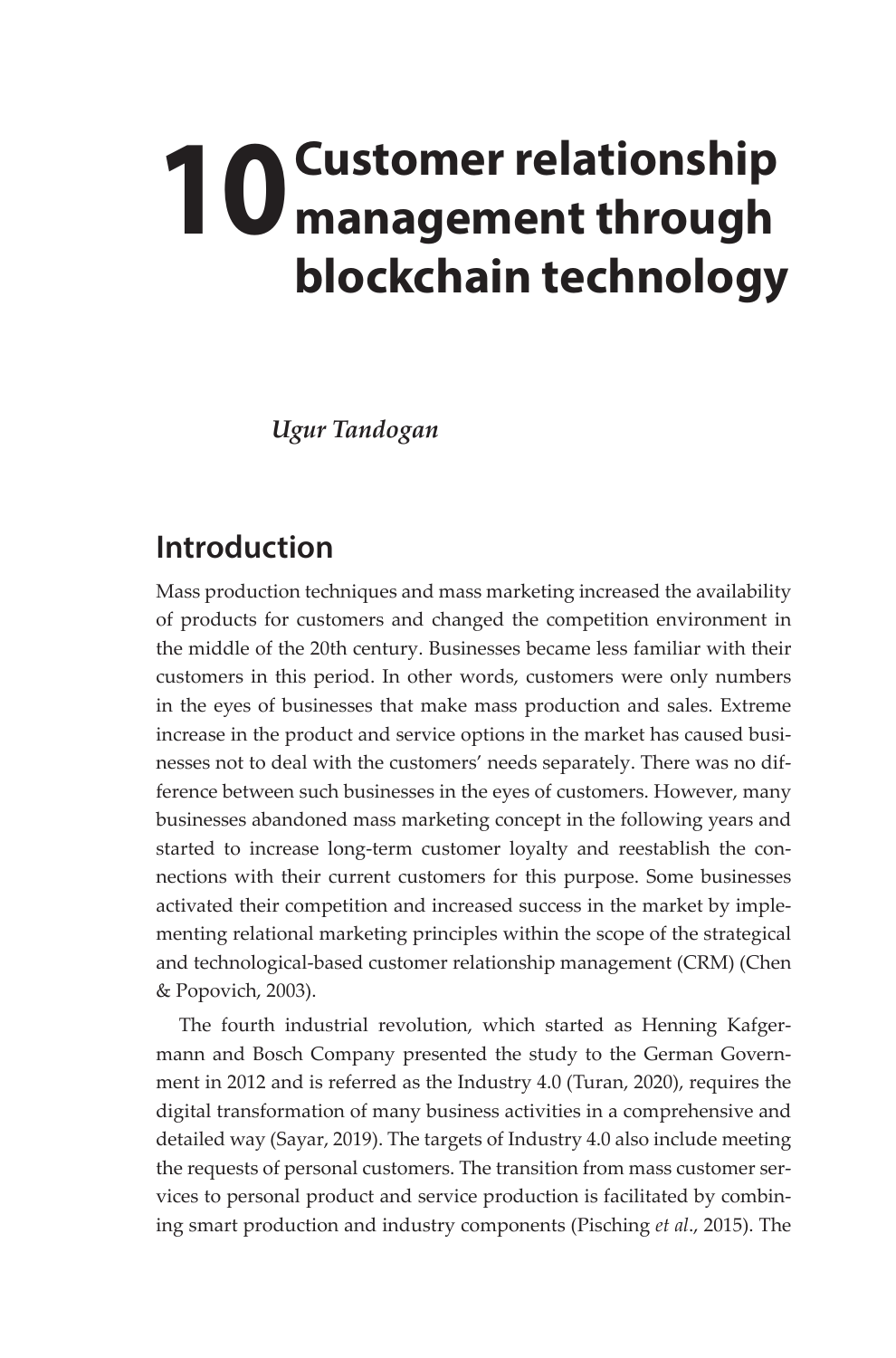increased communication possibilities from technological developments have removed the borders between countries and increased the globalization rate. Today's world, which can be named the digital interaction era, has revealed the blockchain technology in line with the requirements and conditions of the era (Sayar, 2019). It has been seen that customer relations managements have preferred to collect customers' data using blockchain systems recently.

The main reasons for this preference are that it enables storing data more safely, sharing data with relevant units and making analyses more easily (Turkiye Bilisim Vakfi, 2019a). Conveniences provided by the digital era, such as the transition to customer-based production and blockchain, have increased the importance and effectiveness of CRM activities for tourism businesses. Digitalization has greatly accelerated due to the pandemic period we have been living in as people mandatorily stayed in their houses and the majority of jobs were carried out remotely. However, the pandemic, which accelerated digitalization, affected the world's economy and tourism movements quite negatively. According to the United Nations World Tourism Organization (UNWTO) (2020a), international tourism movements decreased 82% in 2020 compared to the June-December period in the previous year. UNWTO (2020b) predicts that these developments will accelerate the relevant steps of tourism activities, that take pioneering steps in digitalization.

The transfer of activities to digital platforms provides opportunities that will increase CRM activity thanks to blockchain technology. Some of these are opportunities that will increase customer satisfaction and loyalty such as providing closeness and trust with customers, making smart contracts, rapid access to and safe sharing of information, reducing costs, safe storage and evaluation of customers' information, and payment ease and advantage with a token system. Current studies state that the increase in digitalization will not be limited to the pandemic period and will continue afterward. According to the Association of Turkish Travel Agencies (TURSAB, 2020), studies showed that 75% of people who used digital channels for the first time during the pandemic will continue to use these after the pandemic.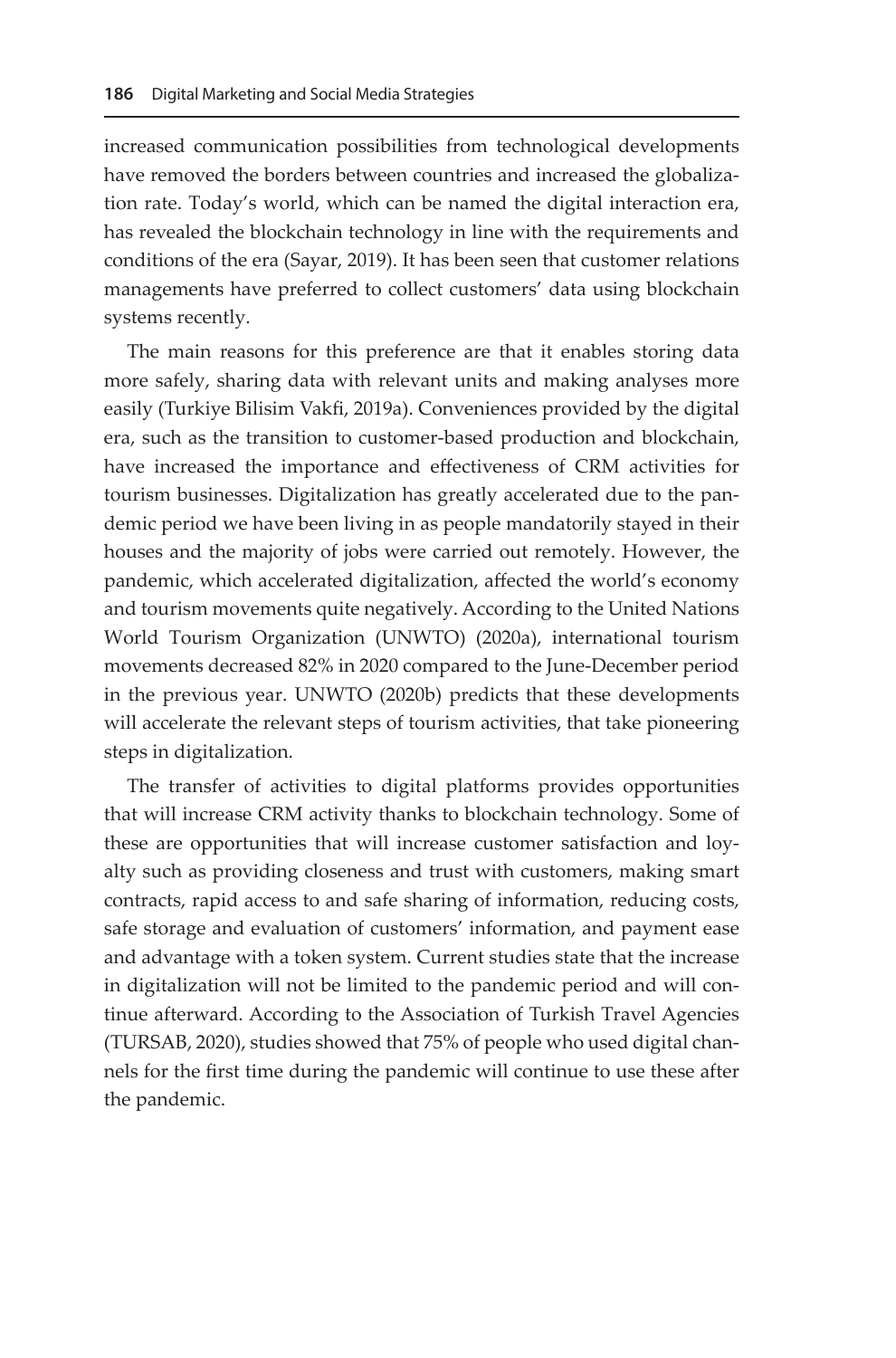## **Literature review**

The fact is that businesses focusing on preserving and gaining customer loyalty can increase their market share as they transform customer relations into a structure with different value dimensions. The main reason for a customer to continue purchasing a product and service from a business is the customer perceived value. Customer perceived value is the positive difference between the product benefit and the cost of obtaining it (Uzunoglu, 2007). Knowing the effects of customer value is of great importance for customer relations management, because the perception that the business values customers more than its competitors will attach customers to the business and increase the competitive power of the business (Ay, 2014). Graf and Maas (2008) state that one of the customer value approaches is the determination of the value by the customer. They also state that a key aspect of any product or service is the perception regarding how much it meets the goals and requests of the customer or how much it satisfies the customer. According to Rossanty *et al.* (2019), how much a customer is satisfied with a product is determined with the customer's expectations from the product and the benefit the product provides to the customer. If the product performance is greater than the expectation, the customer will be satisfied with the product or business; thus, the customer's loyalty tendency to the business will increase. Loyal customers will be less sensitive towards the pricing of the business and the business will have a positive image in the eyes of customers.

The strategic role of CRM will increase as customer-oriented businesses focus on customer-centered strategies instead of product-centered strategies (Onaran *et al*., 2013). CRM is defined as a strategy that aims to develop and maintain customer relations (Rossanty, 2019). It is a strategy that ensures reducing the costs of an organization, increasing its profitability and enhancing customer loyalty (Saha & Sharma, 2020). After the developments in the customer-focused understanding, many marketing concepts have been started to be questioned. After CRM solutions, marketing experts have started to pay attention to not only gaining customers but also ensuring the loyalty of the current customers to the business (Demir & Kirdar, 2012). CRM is management efforts made to understand the requests and characteristics of customers and to improve relationships with customers by combining businesses processes and technology. The basis of CRM is the transition from product-focused marketing understanding to customer-focused marketing understanding.